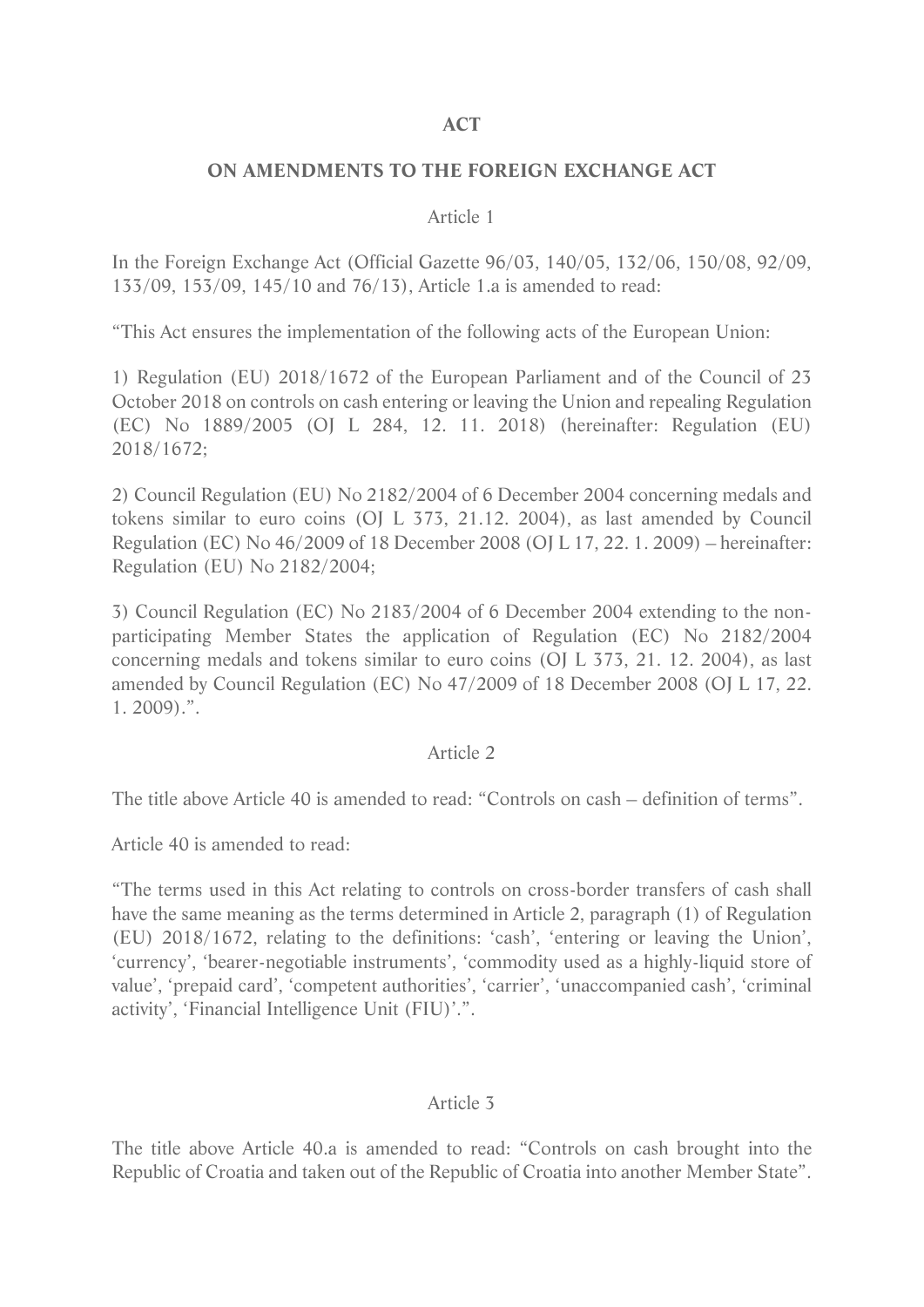Article 40.a is amended to read:

"(1) Natural persons entering the Republic of Croatia from another Member State or leaving the Republic of Croatia and entering another Member State, or having entered the Republic of Croatia from another Member State, shall, upon request from the authorised customs official or border police official declare the cash they are carrying if that cash equals a value of EUR 10,000.00 or more, in writing, using the declaration form containing the information referred to in Article 3, paragraph (2) of Regulation (EU) 2018/1672.

(2)The obligation of declaration referred to in paragraph (1) of this Article shall not be considered fulfilled if the information provided is incorrect or incomplete or if the cash has not been made available for control.".

# Article 4

After Article 40.a, Articles 40.b and 40.c and their titles are added, which read:

"Temporary detention of cash

Article 40.b

(1) The Customs Administration shall temporarily detain cash if:

1 the obligation to declare accompanied cash under Article 3 of Regulation (EU) 2018/1672 has not been fulfilled;

2 the obligation to disclose unaccompanied cash under Article 4 of Regulation (EU) 2018/1672 has not been fulfilled;

3 the obligation to declare cash referred to in Article 40.a of this Act has not been fulfilled;

4 there are indications that the cash, irrespective of the amount, is related to criminal activity.

(2) The Customs Administration shall issue a decision on a temporary detention of cash referred to in paragraph (1) of this Article in accordance with the provisions of the law regulating misdemeanour proceedings, which shall not exceed 30 days.

(3) After the Customs Administration carries out a thorough assessment of the necessity and proportionality of a further temporary detention, it may decide to extend by means of a decision the period of temporary detention referred to in paragraph (2) of this Article to a maximum of total 90 days.

(4) An appeal may be filed against the decision referred to in paragraphs (2) and (3) of this Article within three days of the day of receipt of the decision.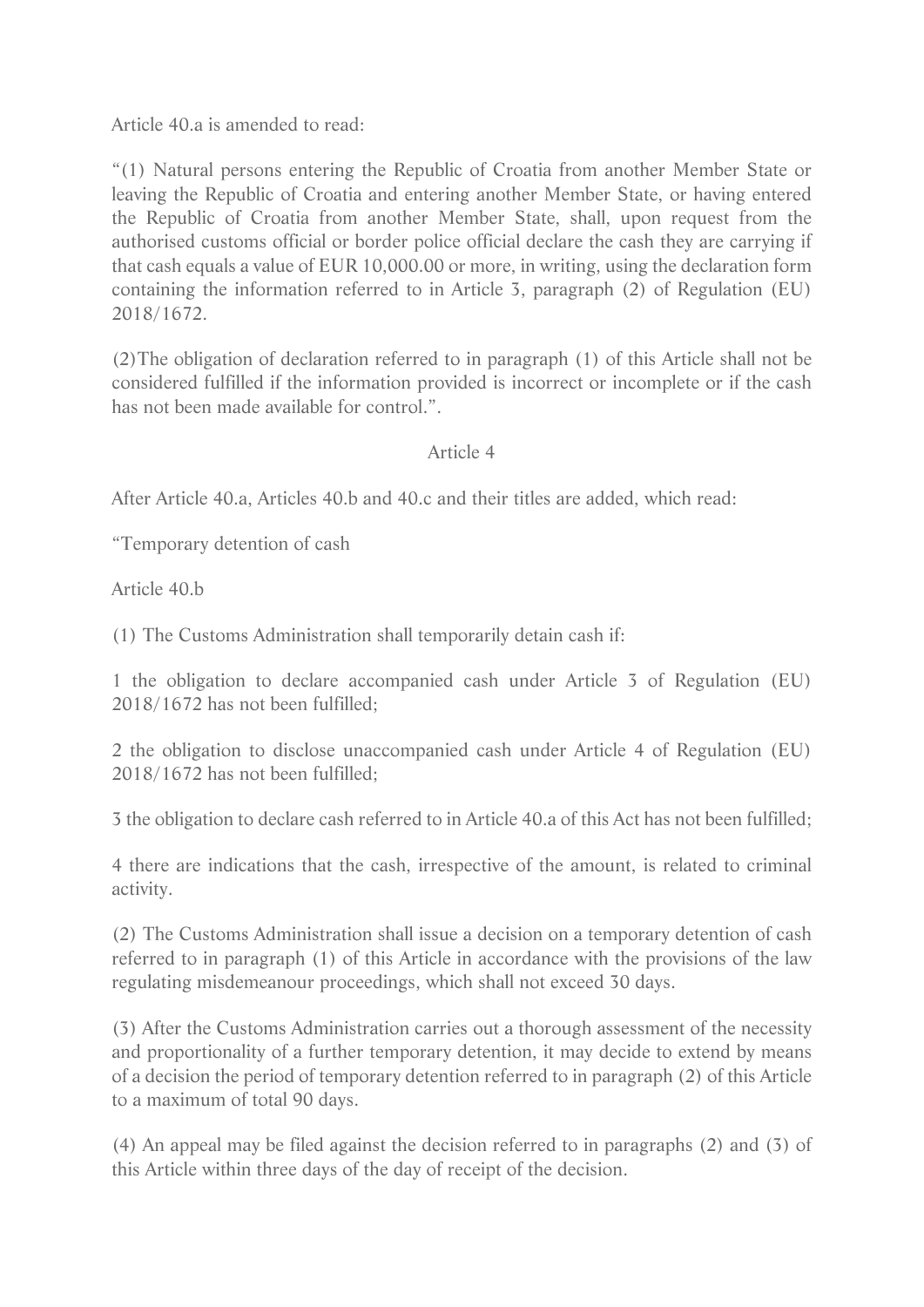(5) No appeal filed against the decision referred to in paragraphs (2) and (3) of this Article shall stay its execution.

(6) The appeal filed against the decision referred to in paragraphs (2) and (3) of this Article shall be decided in the second instance by the High Misdemeanour Court of the Republic of Croatia.

(7) When the cash in temporary detention cannot be returned, after expiry of three years of the date on which the decision on the return of cash becomes final, the cash in temporary detention shall become the revenue of the state budget.

Medals and tokens similar to euro coins

Article 40.c

(1) Natural and legal persons producing, selling, importing for sale or other commercial purposes or distributing for such purposes medals and tokens shall comply with Regulation (EC) No 2182/2004.

(2) Any person who in any way whatsoever comes into possession of a medal or token that such person suspects is contrary to Regulation (EC) No 2182/2004 shall notify the Croatian National Bank thereof.

The Croatian National Bank shall forward the medals and tokens received or which come into its possession in any other way to the European Commission for opinion on whether they are contrary to Regulation (EC) No 2182/2004.

(4) The opinion referred to in paragraph (3) of this Article shall not be required for medals and tokens for which the European Commission has already issued an opinion.

(5) The Croatian National Bank shall communicate in writing the opinion provided by the European Commission determining that the medals or tokens in question are contrary to Regulation (EC) No 2182/2004 to the natural or legal person producing, selling, importing for sale or other commercial purposes or distributing for such purposes such medals or tokens in the Republic of Croatia.

(6) Any person that has been communicated the opinion referred to in paragraph (5) of this Article shall withdraw from circulation and destroy the medals and tokens determined in the opinion as being contrary to the Regulation (EC) No 2182/2004 and shall notify the Croatian National Bank thereof in writing.

(7) Upon receipt by the Croatian National Bank of the opinion provided by the European Commission referred to in paragraph (5) of this Article relating to the medals and tokens in its possession; where it is not possible to determine who produced, introduced for sale or other commercial purposes or distributed for such purposes such medals or tokens, the Croatian National Bank shall detain such medals and tokens and shall have the right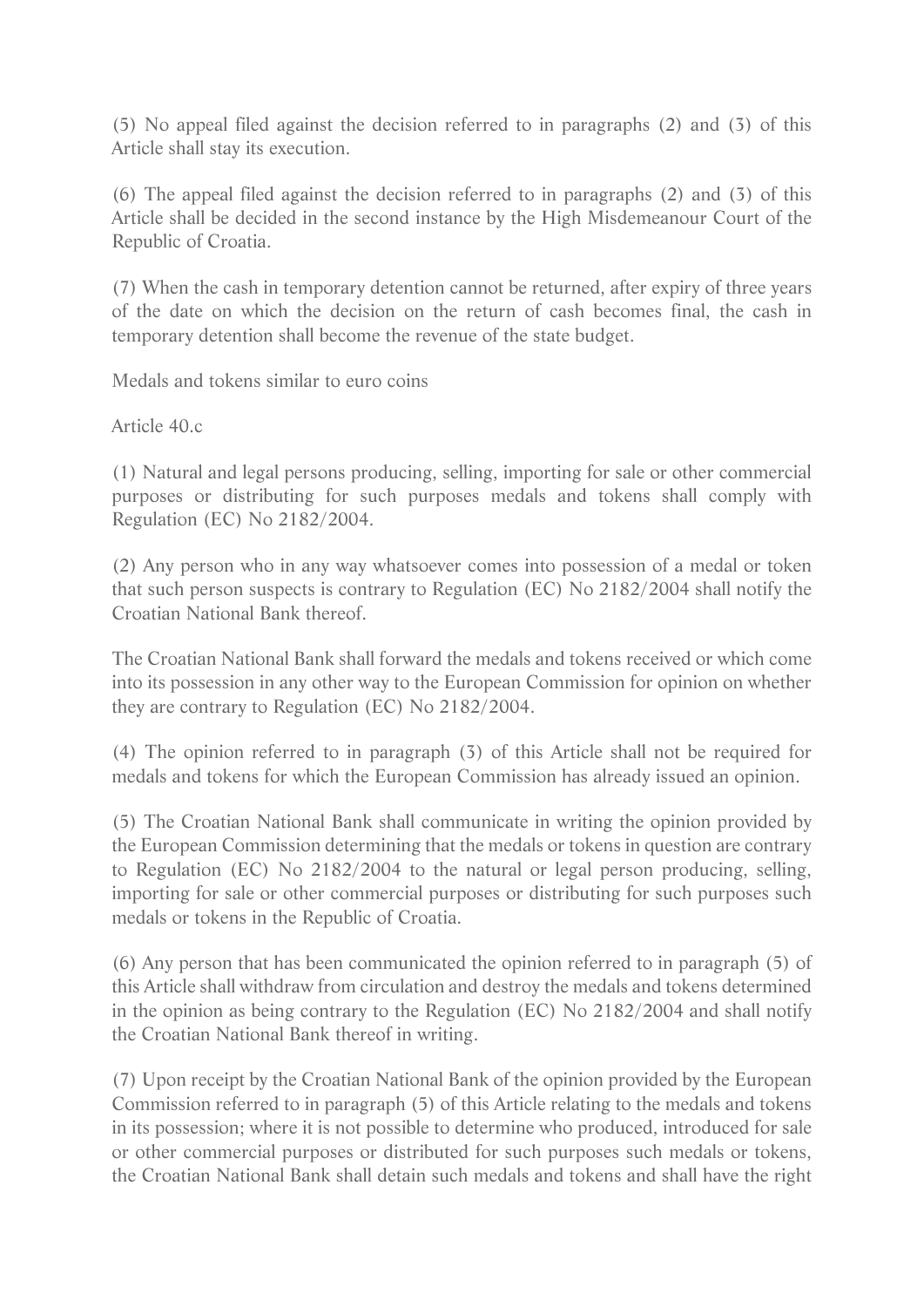to destroy them following expiry of the time limit of four years of the date of receipt of such an opinion.".

# Article 5

The title above Article 59 and Article 59 are amended to read:

"Authorities competent for controls on cash

Article 59

(1) The authority competent for the implementation of Regulation (EU) 2018/1672 and for the implementation of the controls on cash referred to in Article 40.a of this Act shall be the Customs Administration.

(2) The Government of the Republic of Croatia shall issue a decree regulating that for economical reasons the controls on accompanied cash referred to in paragraph (1) of this Article are also to be performed by the border police if reasons of security thus allow.

(3) When the controls on cash are performed by border police officials, the authorised customs officials shall provide them with instructions and professional assistance.

(4) The declaration forms referred to in Article 3, paragraph (3) and Article 4, paragraph (3) of Regulation (EU) 2028/1672 and the declaration forms referred to in Article 40.a of this Act shall be available in customs offices and on the websites of the Customs Administration and Financial Inspectorate.

(5) The Customs Administration shall be the authorised prosecutor responsible for initiating misdemeanour proceedings for the misdemeanours referred to in Articles 69 to 69.c of this Act.".

### Article 6

After Article 59, Article 59.a and its title are added which read:

"Record-keeping, exchange and storage of data

Article 59.a

(1) The Customs Administration shall keep and manage records of data collected in accordance with Article 3, Article 4, Article 5, paragraph (3) and Article 6 of Regulation (EU) 2018/1672 in accordance with the technical rules referred to in Article 16, paragraph (1), item (c) of Regulation (EU) 2018/1672.

(2) The Customs Administration shall record data on the transfer of cash referred to in Article 40.a of this Act and data on the transfer of cash referred to in Article 40.a of this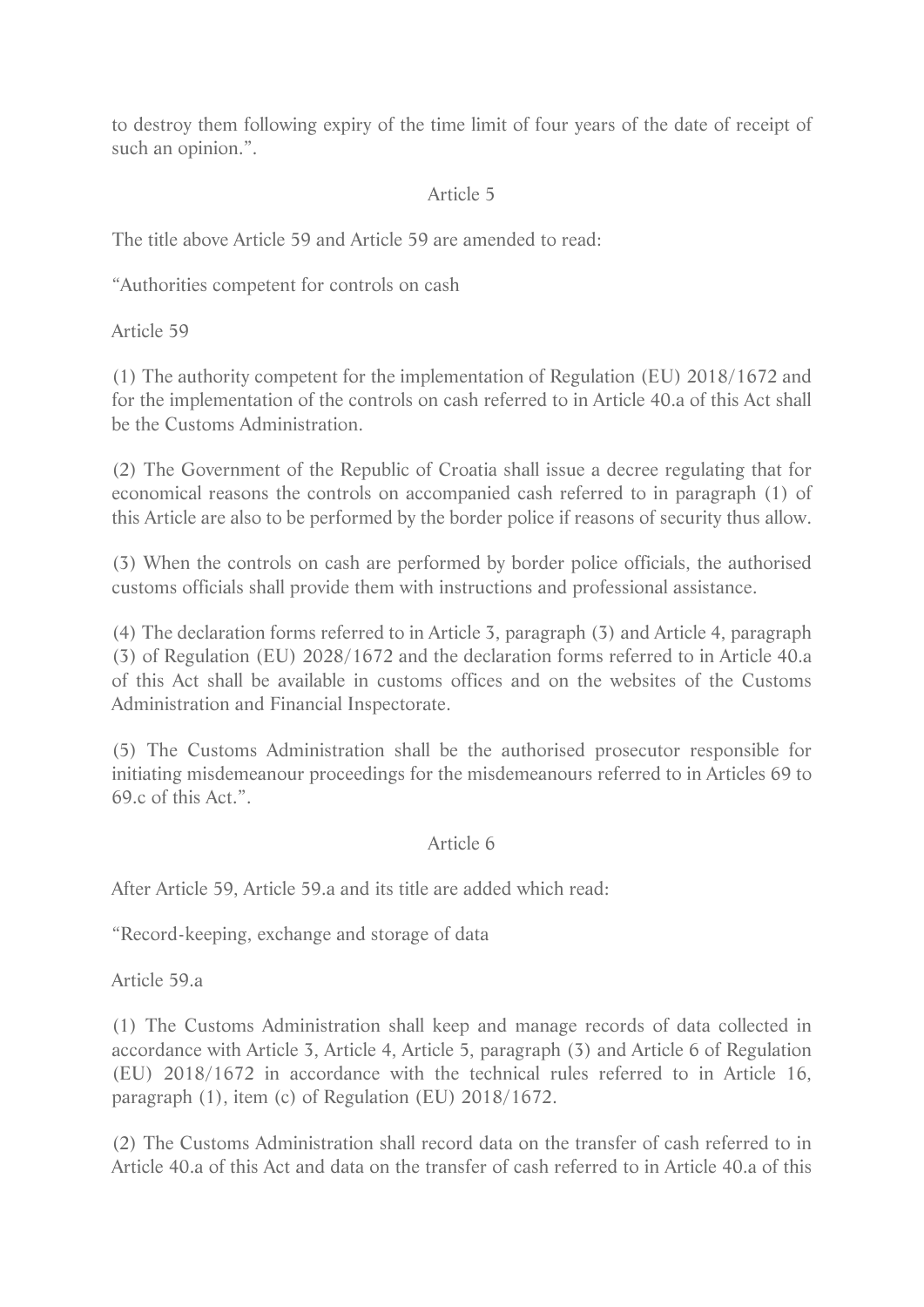Act of a value below EUR 10 000 if there are indications that it is related to criminal activity.

(3) The Customs Administration shall communicate the collected data on the transfer of cash referred to in Article 40.a of this Act to the Anti-Money Laundering Office at the latest within three days of the day of cash transfer.

(4) The Customs Administration shall communicate the collected data on the transfer of cash referred to in Article 40.a of this Act for which there are indications that it is related to criminal activity, irrespective of the amount, to the Anti-Money Laundering Office at the latest on the first working day of the day of cash transfer.

(5) The Customs Administration shall keep the records of data on the transfer of cash referred to in Article 40.a of this Act and the transfer of cash referred to in Article 40.a of this Act for which there are indications that it is related to criminal activity, irrespective of the amount, for a period of five years of the day of collection and that period may be extended to further three years provided that:

1 the Anti-Money Laundering Office, after having made a thorough assessment of the necessity and proportionality of such extended record-keeping determines that such further record-keeping is justified for the purposes of the execution of its prevention of money laundering and terrorist financing tasks; or

2 the competent authorities referred to in Article 89 of this Act, after having made a thorough assessment of the necessity and proportionality of such further record-keeping and if they consider it justified for the purposes of execution of their tasks related to effective enforcement of control of the fulfilment of the obligation to declare cash, determine that such further record-keeping is essential.

(6) After expiry of the time limits referred to in paragraph (5) of this Article, personal data and information collected in accordance with paragraphs (1) and (2) of this Article shall be destroyed in accordance with the law regulating archival materials and archives.".

### Article 7

In Article 63, paragraph (1), item (21), the words: "applied on the basis of the Regulation (EC) No 2183/2004" are deleted.

In item (22), the words: "Article 40.a, paragraph (4)" are replaced by the words: "Article 40.c, paragraph (6)", and the words: "applied on the basis of the Regulation (EC) No 2183/2004" are deleted.

# Article 8

Article 69 is amended to read: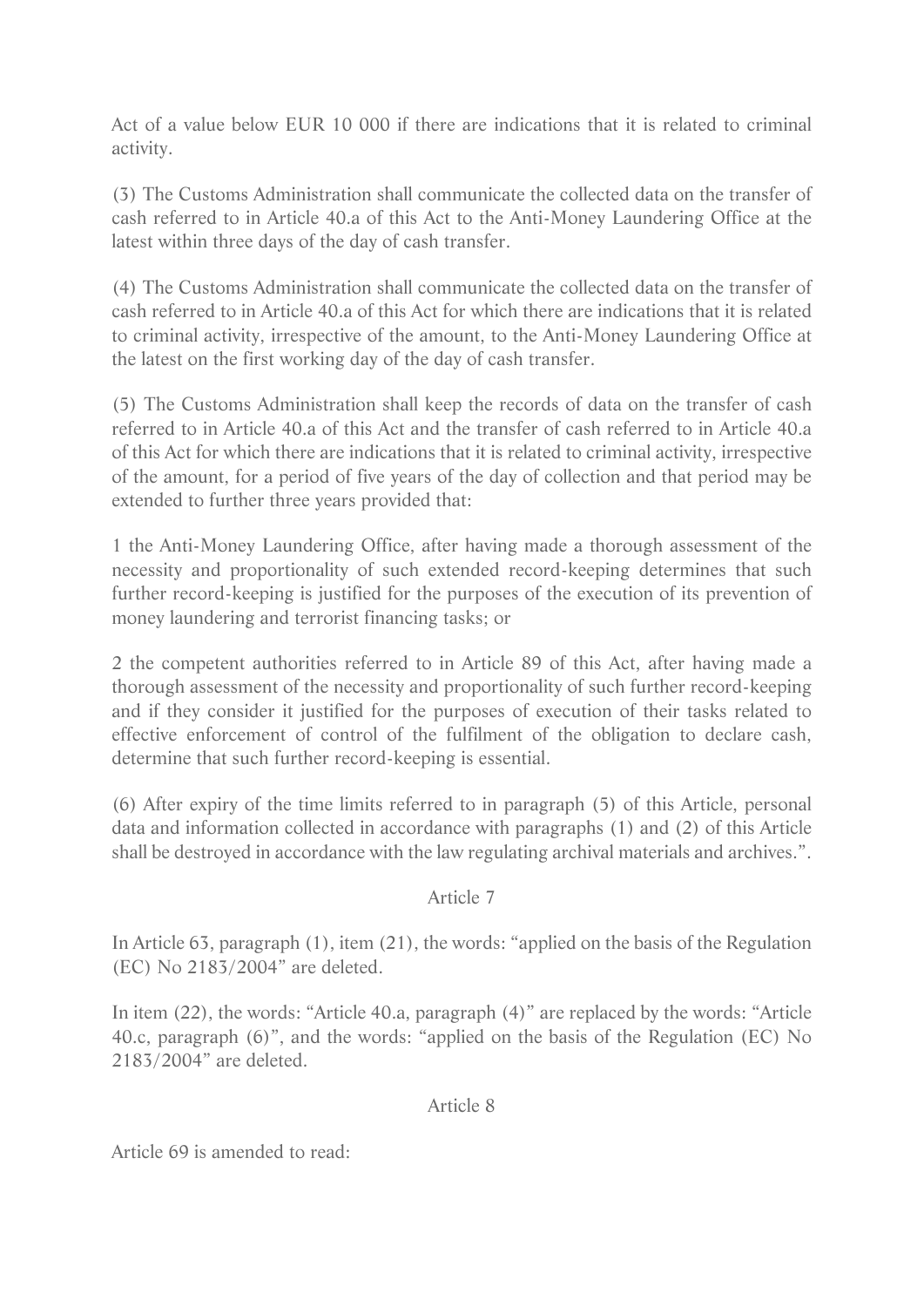"(1) A fine of HRK 40,000.00 to HRK 400,000.00 shall be imposed for misdemeanour on any legal person failing to submit a disclosure declaration, in writing or electronically using the declaration form, of cash of a value of EUR 10,000.00 or more entering or leaving the European Union through the Republic of Croatia, or provides incorrect or incomplete information, as a sender or a recipient or a representative thereof, within 30 days of the receipt of the request from the Customs Administration to do so (Article 4 of Regulation (EU) 2018/1672).

(2) A fine of HRK 25,000.00 to HRK 250,000.00 shall be imposed on any craftsman or self-employed person committing the misdemeanour referred to in paragraph (1) of this Article.

(3) A fine of HRK 5,000.00 to HRK 100,000.00 shall be imposed on any natural person committing the misdemeanour referred to in paragraph (1) of this Article.

(4) A fine of HRK 3,000.00 to HRK 100,000.00 shall be imposed on the responsible person of a legal person for the misdemeanour referred to in paragraph (1) of this Article.".

### Article 9

After Article 69, Articles 69.a to 69.d are added which read:

"Article 69.a

A fine of HRK 5,000.00 to HRK 100,000.00 shall be imposed on any natural person entering or leaving the European Union through the Republic of Croatia and carrying cash of a value of EUR 10 000 or more who fails to fulfil the obligation to declare such cash to the Customs Administration or border police in writing or electronically using the declaration form, or provides incorrect or incomplete information or fails to make such cash available for control (Article 3 of Regulation (EU) 2018/1672 and Article 59, paragraph (4) of this Act).

Article 69.b

A fine of HRK 5,000.00 to HRK 100,000.00 shall be imposed on any natural person that, at the time of entry or following entry into the Republic of Croatia from another Member State or at the time of leaving the Republic of Croatia and entry into another Member State, upon request of the authorised customs official or border police official, fails to fulfil the obligation to declare cash carrying in a value of EUR 10,000.00 or more, in writing, using the form containing the information referred to in Article 3, paragraph (2) of Regulation (EU) 2018/1672 or provides incorrect or incomplete information or fails to make such cash available for control (Article 40.a of this Act).

Article 69.c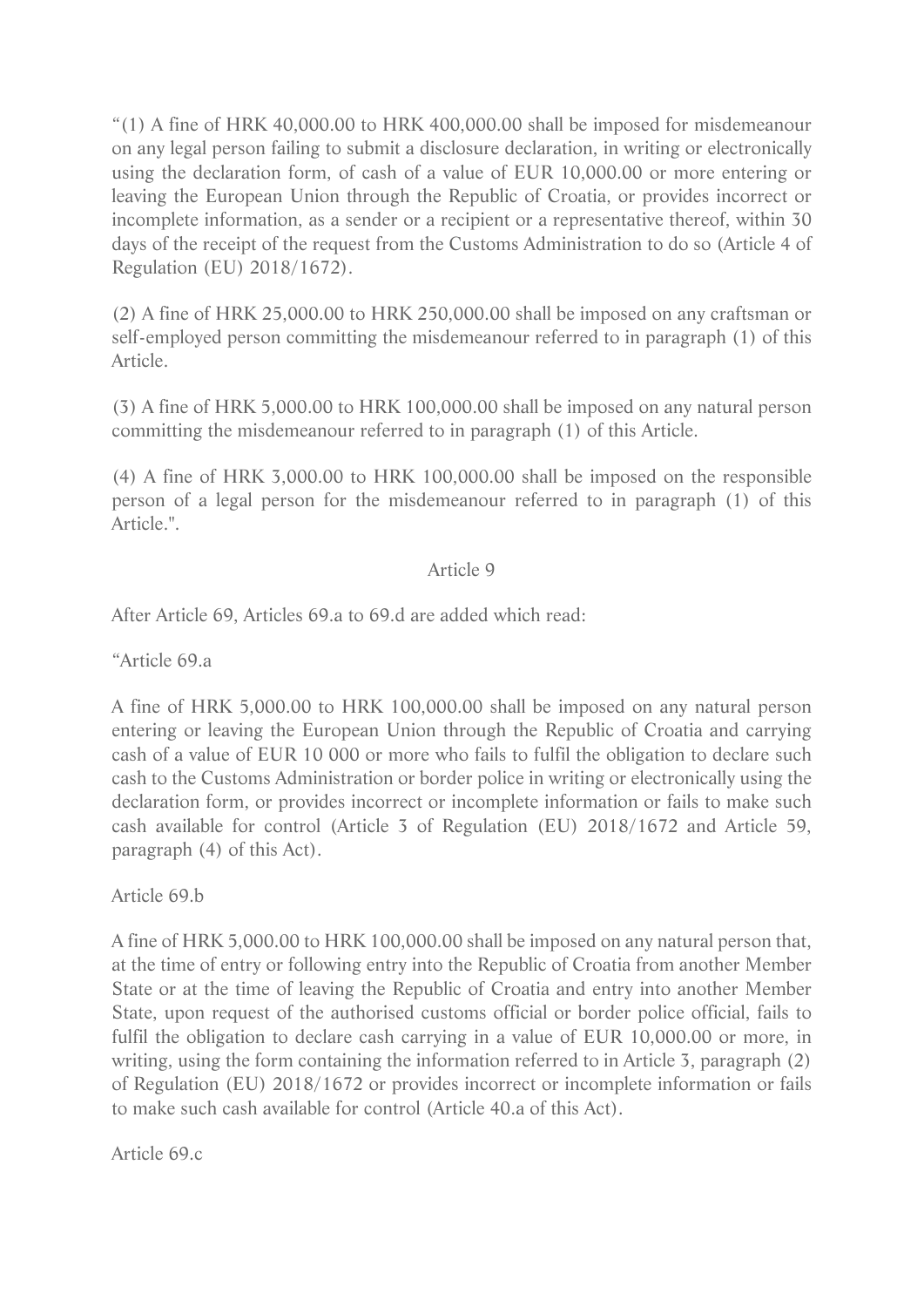(1) If the value of cash that is the subject of misdemeanour is EUR 100,000.00 or more or if the cash that is the subject of misdemeanour was hidden or if the misdemeanour was committed in another particularly disrespectful manner:

1 a fine up to HRK 2,000,000.00 shall be imposed on any legal person committing the misdemeanour referred to in Article 69, paragraph (1) of this Act;

2 a fine up to HRK 1,000,000.00 shall be imposed on any craftsman, self-employed person or a natural person committing the misdemeanour referred to in Article 69, paragraph (1) of this Act;

3 a fine up to HRK 1,000,000.00 shall be imposed on any natural person committing the misdemeanour referred to in Article 69.a or 69.b of this Act.

(2) A fine of up to HRK 200,000.00 shall be imposed on the responsible person of a legal person for the misdemeanour referred to in paragraph (1), item (1) of this Article.

Article 69.d

(1) The fine imposed for the misdemeanours referred to in Articles 69 to 69.c of this Act shall not exceed 60% of the amount of the undeclared cash.

(2) The amount of the fine and costs of the misdemeanour proceedings for the misdemeanours referred to in Articles 69 to 69.c of this Act shall be settled by forced collection from temporarily detained cash unless paid within the time limit set in the decision on misdemeanour.".

### Article 10

Article 70 is amended to read:

"(1) The Financial Inspectorate and the Customs Administration, when performing foreign exchange control shall temporarily seize, against a receipt, the kuna and foreign exchange cash and the cash referred to in Article 40.b of this Act as well as the documentation and other objects used to commit the misdemeanour, which result from the misdemeanour or may be used as evidence in misdemeanour proceedings, in accordance with the regulations governing misdemeanour proceedings.

(2) The supervisory bodies referred to in paragraph (1) of this Article shall pay the assets temporarily seized by them immediately into the special accounts of the Ministry of Finance – the Financial Inspectorate and the Customs Administration.".

### Article 11

After Article 74, Article 74.a is added which reads: